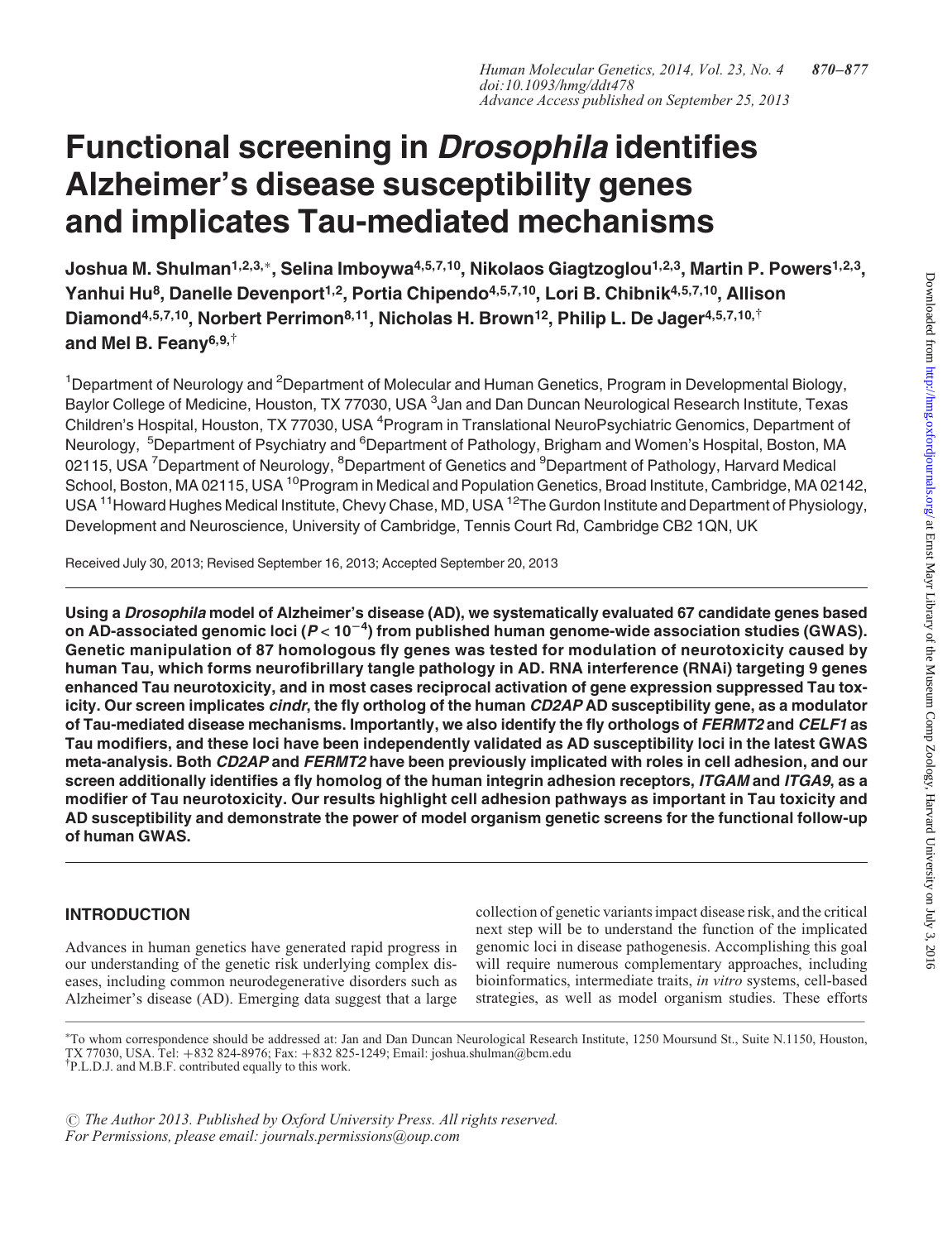will be essential to confirm the genes responsible for association signals (fine mapping), to understand how genetic variants affect gene function (gain- or loss-of-function), and to identify the relevant cellular pathway(s) that mediate disease susceptibility.

At autopsy, AD pathology is characterized by extracellular amyloid plaques and intracellular neurofibrillary tangles, predominantly composed of the amyloid-beta peptide and Tau protein, respectively ([1\)](#page-6-0). Tau neurotoxicity is central in current models of AD pathogenesis and may mediate the effects of amyloid-beta ([2\)](#page-6-0). Rare mutations in either the amyloid precursor protein or microtubule-associated protein Tau genes cause familial dementia syndromes. Besides risk alleles at APOE, genome-wide association studies (GWAS) have identified common genetic variation at numerous other loci in association with AD susceptibility  $(3-6)$  $(3-6)$  $(3-6)$  $(3-6)$ . Further, numerous studies directly link genetic risk factors to changes in AD pathology  $(7-10)$  $(7-10)$  $(7-10)$  $(7-10)$  or related biomarkers ([11\)](#page-6-0). Therefore, direct modulation of AD neuropathology is likely an important mechanism of disease susceptibility, and this realization also suggests a basis for successful functional screening strategies.

Expression of human Tau in the nervous system of the fruit fly, Drosophila melanogaster, recapitulates several features of AD and provides a useful experimental model for functional genetic dissection of mechanisms ([12,13\)](#page-6-0). In addition, large-scale and unbiased genetic modifier screens relevant to AD have been successfully performed in *Drosophila*  $(14-16)$  $(14-16)$  $(14-16)$  $(14-16)$  $(14-16)$ , including for validation of results from human GWAS ([17](#page-6-0),[18\)](#page-6-0). Here, we extend this proven strategy for functional screening of results from two published AD GWAS ([3,19\)](#page-6-0), systematically considering candidate genes with both significant ( $P < 5 \times 10^{-8}$ ) and suggestive (5  $\times$  $10^{-8} < P < 10^{-4}$ ) evidence of association. The latter group of associated loci, though falling short of genome-wide significance criteria, is likely enriched for true positive signals ([20,21\)](#page-7-0). Our Drosophila screening strategy successfully identifies genes within such susceptibility loci likely to influence AD. Specifically, we highlight 10 genes with fly orthologs that modulate Tau toxicity, including CD2AP, FERMT2 and CELF1. Importantly, while CD2AP was an established AD risk locus when our screen was undertaken, FERMT2 and CELF1 have been only recently and independently validated in association with AD susceptibility in the latest international GWAS meta-analysis [\(6](#page-6-0)). Thus, our results demonstrate how model organism studies can complement GWAS to identify AD susceptibility genes and further suggest that a number of these loci may modulate mechanisms of Tau-mediated neuronal injury.

#### RESULTS

At the time our study was undertaken, 10 genetic loci had demonstrated significant associations with AD susceptibility ( $P \le 5 \times$ 10<sup>-8</sup>), and 5 of the implicated genes (PICALM, CD2AP, ABCA7, EPHA1 and AMPH) have conserved orthologs [\(22](#page-7-0)) in the Drosophila genome ([Supplementary Material, Table S1](http://hmg.oxfordjournals.org/lookup/suppl/doi:10.1093/hmg/ddt478/-/DC1)). We utilized FlyBase [\(23](#page-7-0)) to identify all available RNA-interference (RNAi) transgenic stocks to facilitate a systematic gene disruption screen [\(24](#page-7-0),[25](#page-7-0)). In addition, we obtained lines predicted to activate gene expression. All reagents were crossed to transgenic flies allowing tissue-specific expression of human  $Tau^{V337M}$ , a mutant form of Tau associated with familial frontotemporal

dementia ([12\)](#page-6-0). When expressed in the fly eye, under the control of  $GMR-GALA$ ,  $Tau<sup>V337M</sup>$  causes a moderately reduced eye size and roughened surface (Fig. [1A](#page-2-0) and B), and this phenotype has been used successfully in our prior studies to identify second-site genetic interactors ([14,17](#page-6-0)). RNAi lines were co-expressed with Dicer2 to potentiate gene silencing [\(24](#page-7-0),[25\)](#page-7-0). Of the five genes evaluated, we found that genetic manipulation of cindr, the fly ortholog of human CD2AP ([26](#page-7-0)), robustly enhanced Tau toxicity. Co-expression of cindr.RNAi with *Tau* caused further reduction in eye size and increased surface architectural disruptions (Fig. [1,](#page-2-0) [Supplementary Mater](http://hmg.oxfordjournals.org/lookup/suppl/doi:10.1093/hmg/ddt478/-/DC1)[ial, Fig. S1\)](http://hmg.oxfordjournals.org/lookup/suppl/doi:10.1093/hmg/ddt478/-/DC1). At the low expression levels in which interaction with Tau was documented, *cindr. RNAi* was not associated with any retinal toxicity when expressed independently of Tau [\(Supplementary Material, Fig. S2\)](http://hmg.oxfordjournals.org/lookup/suppl/doi:10.1093/hmg/ddt478/-/DC1). Thus, our results suggest that cindr protects against Tau retinal toxicity, identifying a potential mechanism for the association of human CD2AP with AD susceptibility.

Based on available GWAS summary data from the Alzheimer's Disease Genetics Consortium (ADGC) [\(3\)](#page-6-0) and the Cohorts for Hearts and Aging in Genomic Epidemiology (CHARGE) [\(19](#page-6-0)), 147 additional independent loci (66 ADGC and 81 CHARGE) were considered for functional screening based on suggestive evidence of disease association  $(5 \times 10^{-8} < P < 10^{-4})$  $(5 \times 10^{-8} < P < 10^{-4})$  $(5 \times 10^{-8} < P < 10^{-4})$  (Table 1) and Supplementary Material, Table S2). For determination of candidate genes, we defined a genomic window for each independently associated SNP, based on regional linkage disequilibrium patterns ( $r^2 > 0.5$ ) defined in the International HapMap Project  $(27)$  $(27)$ . This yielded an initial list of 119 candidate genes from 70 distinct loci, of which 63 genes (53%) were strongly conserved in the Drosophila genome, and 84 homologous fly genes were identified [\(Supplementary Material, Table S3](http://hmg.oxfordjournals.org/lookup/suppl/doi:10.1093/hmg/ddt478/-/DC1)) ([22](#page-7-0)). The genes promoted to our functional screen represent 44 independently associated loci from AD GWAS. A tabulated flowchart of our validation screen is presented in Table [1](#page-3-0), and a full list of SNPs, candidate genes, including those with and without Drosophila orthologs is presented in Supplementary Material, Tables  $S2-S4$ . Following the strategy we deployed for the established AD loci (mentioned earlier), we identified and obtained 233 distinct RNAi transgenic lines ( $\sim$ 3 per candidate gene) to enable gene disruption at each targeted locus, and an additional 60 fly lines known or predicted to activate gene expression were also available for the majority of candidate genes ([28](#page-7-0)). [Supplementary Material, Table S5](http://hmg.oxfordjournals.org/lookup/suppl/doi:10.1093/hmg/ddt478/-/DC1) details all of the Drosophila reagents tested in our screen.

As with the established AD susceptibility loci, we systematically crossed all available lines to the  $Tau^{V337M}$  screening stock, identifying lines that enhanced or suppressed the rough eye phenotype. Eight additional genes were identified as robust Tau interactors (Table [2\)](#page-3-0). In all cases, RNAi-mediated gene disruption enhanced Tau toxicity (Fig. [1](#page-2-0)), and we confirmed that RNAi lines did not disrupt eye morphology when tested independent of Tau in control crosses to GMR-GAL4; UAS-Dcr2 [\(Supplementary Material, Fig. S2](http://hmg.oxfordjournals.org/lookup/suppl/doi:10.1093/hmg/ddt478/-/DC1)). Reciprocally, we found that activating expression of 7 genes suppressed the Tau rough eye (Fig. [2\)](#page-4-0). All reported genetic modifiers showed statistically significant differences from control Tau transgenic animals when scored using a semi-quantitative scale ( $P < 0.001$ , [Supplementary](http://hmg.oxfordjournals.org/lookup/suppl/doi:10.1093/hmg/ddt478/-/DC1) [Material, Fig. S1](http://hmg.oxfordjournals.org/lookup/suppl/doi:10.1093/hmg/ddt478/-/DC1)).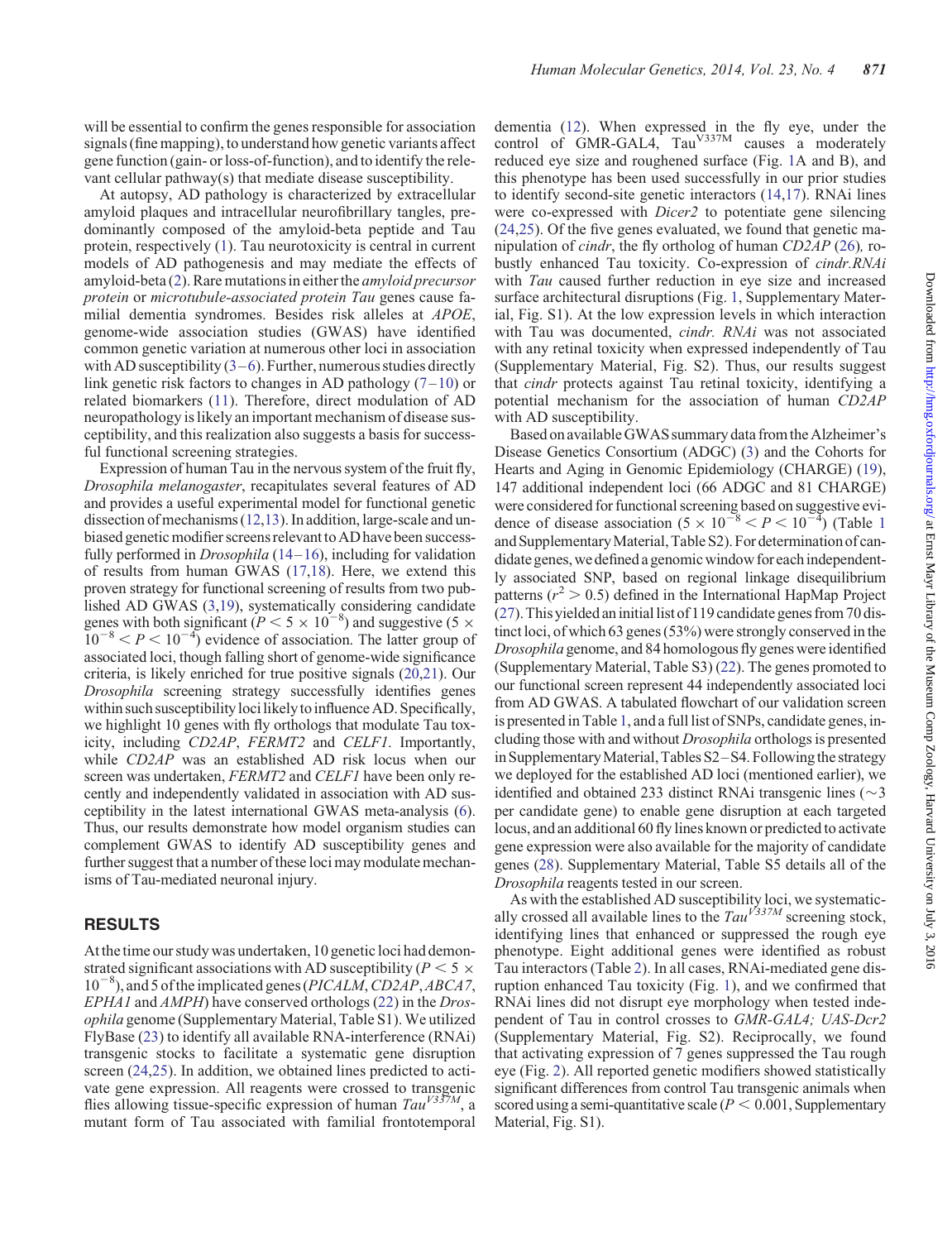<span id="page-2-0"></span>

**Figure 1.** RNAi-mediated disruption of AD candidate genes enhances Tau toxicity in *Drosophila*. Compared with control animals (A, GMR-Gal4, UAS-Dcr2/+), expression of human Tau generates a reduced eye size and moderate expression of human Tau generates a reduced eye size and moderate roughened appearance  $(B, UAS-Tau^{V337M}/+; GMR-Gal4, UAS-Dcr2/+)$ . RNAi directed against several candidate genes enhanced Tau toxicity, exacerbating the rough eye phenotype:  $\alpha x$  (C, UAS-Tau<sup>V337M</sup>/+; GMR-Gal4, UAS-Dcr2/UAS-oxt.RNAi); cindr (D, UAS-Tau<sup>V337M</sup>/+; GMR-Gal4,UAS-Dcr2/+; UAS-cindr.RNAi<sup>3.75+81</sup>/+); Fit1 (E, UAS-Tau<sup>V337M</sup>/+; GMR-Gal4,UAS-Dcr2/UAS-Fit1.IR.v46495);<br>
The UAS-Tau<sup>V337M</sup>/+; GMR-Gal4,UAS-Dcr2/+; UAS-cindr.RNAi<sup>3.75+81</sup>/+); Fit1 ( scb (F, UAS-Tau<sup>V337M</sup>/+; GMR-Gal4, UAS-Dcr2/UAS-scb.IR.JF02696); Lar (G, UAS-Tau<sup>V337M</sup>/UAS-Lar.IR.v36270; GMR-Gal4, UAS-Dcr2/+); SmB  $(H, UAS-Tau^{V337M}/+; GMR-Gal4, UAS-Dcr2/UAS-SmB, IR.HM05097);$  aret  $(I, UAS-Tau^{V337M}/+; GMR-Gal4, UAS-Dcr2/+; UAS-aret,IR. v41567/+)$  and  $CG6498$  (J, UAS-Tau<sup>V337M</sup>/+; GMR-Gal4,UAS-Dcr2/UAS-CG6498.IR.v35100). All modifier effects were scored using a semi-quantitative rating scale and found to be significantly different  $(P < 0.001)$  from controls, using pairwise independent sample t-tests [\(Supplementary Material, Fig. S1](http://hmg.oxfordjournals.org/lookup/suppl/doi:10.1093/hmg/ddt478/-/DC1)). The following RNAi lines showed consistent modifier effects, providing further independent confirmation: UAS-cindr.IR.JF02695, UAS-Fit1.IR.v46494, UAS-Lar.IR.HMS00822, UAS-SmB.IR.v110713, UAS-aret.IR.v41568, UAS-CG6498.IR.JF02778 and UAS-CG6948.IR.GL00220. RNAi lines were not associated with any significant toxicity when expressed independently of Tau [\(Supplementary Material, Fig. S2\)](http://hmg.oxfordjournals.org/lookup/suppl/doi:10.1093/hmg/ddt478/-/DC1). RNAi lines used in the screen were obtained from publicly available collections [\(24,25](#page-7-0)) or were requested from other Drosophila laboratories ([26,44\)](#page-7-0).

Notably, 2 of the 8 suggestively associated genes highlighted by our screen, FERMT2 and CELF1, have now been independently validated as AD susceptibility loci based on the latest GWAS meta-analysis with substantially enhanced sample size [\(6](#page-6-0)). Two *Drosophila* genes,  $Fit1$  and  $Fit2$ , are strongly homologous with human FERMT2, and both genes were promoted to our screen based on suggestive disease association of rs17125924

 $(P = 5.2 \times 10^{-5})$  ([3\)](#page-6-0). RNAi against either *Fit1* or *Fit2* enhanced the Tau rough eye (Fig. 1, [Supplementary Material, Fig. S1](http://hmg.oxfordjournals.org/lookup/suppl/doi:10.1093/hmg/ddt478/-/DC1)), whereas lines predicted to activate expression of these genes suppressed Tau (Fig. [2\)](#page-4-0). Similarly, loss- or gain-of-function in aret, the fly ortholog of CELF1, enhanced and suppressed Tau retinal toxicity, respectively. CELF1 was evaluated along with 7 other conserved genes out of 10 candidates from the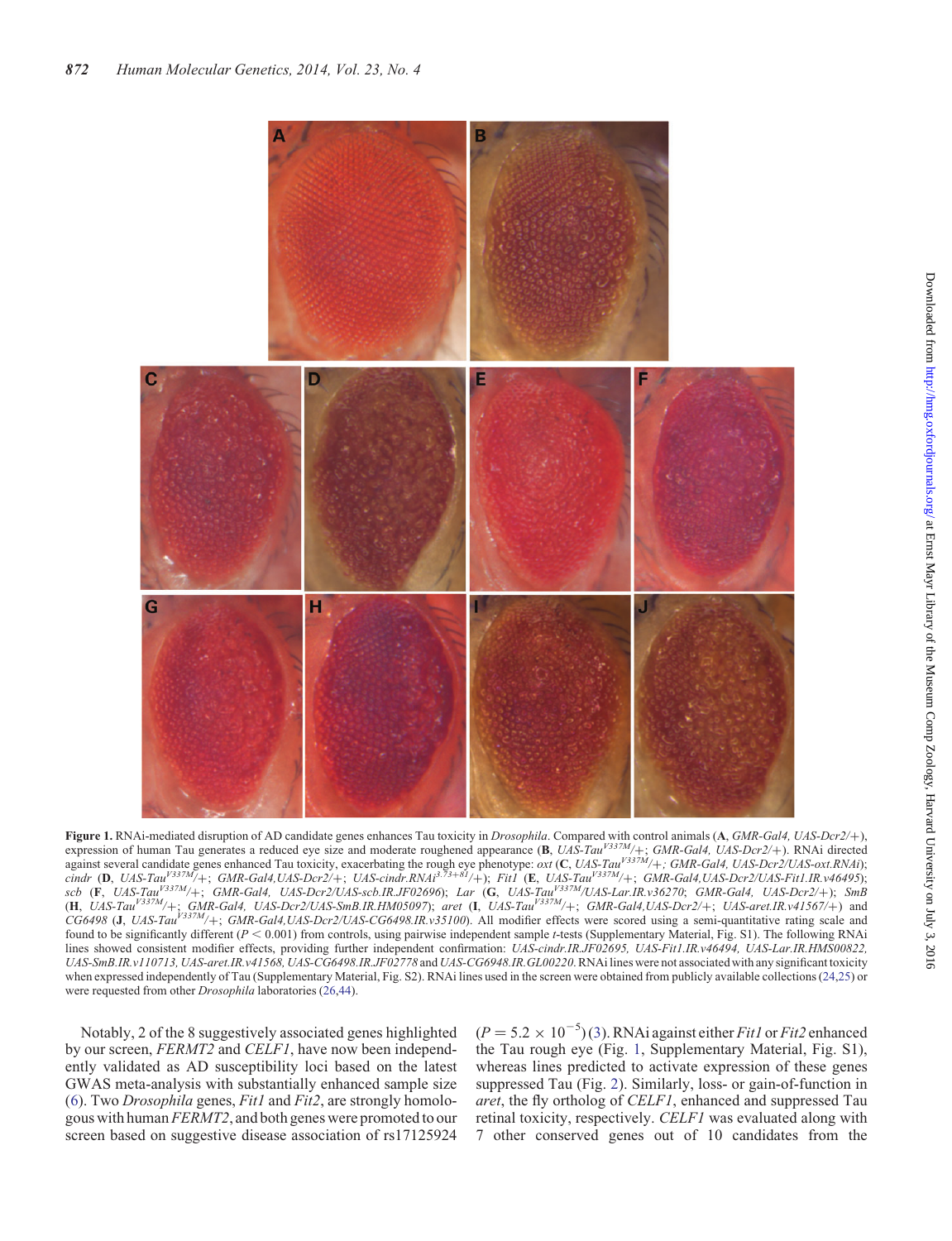<span id="page-3-0"></span>Table 1. Flowchart for screening of suggestive AD loci

|                               | ADGC   | <b>CHARGE</b> | Total  |
|-------------------------------|--------|---------------|--------|
| Independently associated loci | 66     | 81            | 149    |
| Loci containing genes         | 30     | 40            | 70     |
| Gene candidates               | 51     | 68            | 119    |
| Conserved genes (loci)        | 24(18) | 39(26)        | 63(44) |
| Fly orthologs                 | 35     | 49            | 84     |
| Tau modifiers                 |        |               |        |

Linkage-disequilibrium (LD)-based pruning was used to determine independently associated loci with suggestive evidence (5  $\times$  10<sup>-8</sup>  $<$  P  $<$  1  $\times$  $10<sup>7</sup>$  $\sigma$ ) for association with AD based on published GWAS from the ADGC [\(3](#page-6-0)) and CHARGE [\(19](#page-6-0)). A genomic window based on regional LD patterns ( $r^2 > 0.5$ ) was used to identify regional gene candidates. Not all loci had gene candidates based on these criteria. The DIOPT ([22\)](#page-7-0) was used to identify evolutionarily conserved genes and corresponding fly orthologs, which were promoted to the functional screen to identify Tau modifiers.

Table 2. AD loci showing functional interactions with Tau in *Drosophila* 

| <b>SNP</b>    | CHR | $P$ -value           | Human gene         | $Fly$ ortholog $(s)$ |
|---------------|-----|----------------------|--------------------|----------------------|
| ADGC          |     |                      |                    |                      |
| rs9349407     | 6   | $8.6 \times 10^{-9}$ | CD2AP              | cindr                |
| rs7175782     | 15  | $2.6 \times 10^{-5}$ | <b>SNRPN</b>       | SmB                  |
| rs2136530     | 9   | $3.4 \times 10^{-5}$ | <b>PTPRD</b>       | Lar                  |
| rs6498673     | 16  | $3.9 \times 10^{-5}$ | <b>XYLTI</b>       | $\alpha x t$         |
| rs17125924    | 14  | $5.2 \times 10^{-5}$ | FERMT <sub>2</sub> | Fit1, Fit2           |
| rs7206295     | 16  | $7.1 \times 10^{-5}$ | <b>ITGAM</b>       | sch                  |
| <b>CHARGE</b> |     |                      |                    |                      |
| rs2242081     | 11  | $2.3 \times 10^{-5}$ | <b>CELF1</b>       | aret                 |
| rs7722928     | 5   | $2.9 \times 10^{-5}$ | MAST4              | CG6498               |
| rs267526      | 3   | $9.6 \times 10^{-5}$ | ITGA9              | scb                  |
|               |     |                      |                    |                      |

The listed genes showed robust genetic interactions with Tau neurotoxicity based on the Drosophila functional screen.

SNP, single nucleotide polymorphism; CHR, chromosome; P-value, based on GWAS performed by the ADGC ([3\)](#page-6-0) and CHARGE [\(4\)](#page-6-0).

genomic locus identified by the rs2242081 association with AD  $(P = 2.3 \times 10^{-5})$  ([19\)](#page-6-0). *aret* was the only homologous fly gene nominated by this locus that interacted with Tau toxicity, illustrating the utility of our strategy to annotate the most likely causal genes within susceptibility loci.

Of the established AD susceptibility loci, both CD2AP and FERMT2 have been implicated in cell adhesion [\(29,30\)](#page-7-0), and as discussed earlier, both loci possess fly orthologs that modify Tau toxicity. Specifically, FERMT2 encodes a member of the kindlin protein family, which transduces signals from integrin adhesion receptors ([31\)](#page-7-0), and CD2AP similarly functions with integrins to maintain glomerular adhesion and structural integrity in the mammalian kidney ([32\)](#page-7-0). Intriguingly, among the comprehensive list of suggestively associated loci were several human genes encoding integrin receptor alpha-subunits, including ITGAM, ITGA8 and ITGA9 ([Supplementary Material,](http://hmg.oxfordjournals.org/lookup/suppl/doi:10.1093/hmg/ddt478/-/DC1) [Table S2](http://hmg.oxfordjournals.org/lookup/suppl/doi:10.1093/hmg/ddt478/-/DC1)). Consequently, we evaluated homologous Drosophila integrins in our screen, including scab, inflated, alphaPS4 and alphaPS5 ([Supplementary Material, Table S3\)](http://hmg.oxfordjournals.org/lookup/suppl/doi:10.1093/hmg/ddt478/-/DC1). RNAi against scab, encoding a fly integrin alpha subunit homologous to both ITGAM and ITGA9, enhanced the Tau rough eye (Fig. [1,](#page-2-0) [Supple](http://hmg.oxfordjournals.org/lookup/suppl/doi:10.1093/hmg/ddt478/-/DC1)[mentary Material, Fig. S1\)](http://hmg.oxfordjournals.org/lookup/suppl/doi:10.1093/hmg/ddt478/-/DC1). Further, lines that activate expression of scab either suppressed or enhanced Tau (Fig. [2\)](#page-4-0), likely

Human Molecular Genetics, 2014, Vol. 23, No. 4 873

due to dominant-negative interactions at higher expression levels, as previously reported for Drosophila integrins [\(33](#page-7-0)). We also tested lines disrupting *inflated* (*if*), encoding another Drosophila integrin alpha subunit homologous to human ITGA8. Although RNAi against if provided some support for an enhancing interaction with Tau (data not shown), we were unable to confirm with a second, independent reagent (either another RNAi line or activating insertion), precluding definitive functional validation of this gene based on our screening assay. Several other genes showed interactions with Tau, as detailed in Table 1 and Figures [1](#page-2-0) and [2,](#page-4-0) including additional potential regulators of cell adhesion pathways.

#### **DISCUSSION**

By integrating results from AD GWAS with a Drosophila functional screen, we identify nine genes with potential roles in AD pathogenesis, supported by association with disease susceptibility in humans and genetic interactions with Tau in vivo. Following the success of GWAS to identify risk loci for complex genetic disorders such as AD, the critical next step will be to confirm the responsible genes and begin to understand the relevant molecular mechanisms. Our screening strategy is well suited to achieve these goals. In the case of three loci with established links to AD—CD2AP, FERMT2 and CELF1—we show that genetic manipulation of fly gene homologs modulates Tau neurotoxicity. These results help to ([1\)](#page-6-0) identify the gene responsible for a locus association and ([2](#page-6-0)) establish a potential mechanism based on the functional screening paradigm (in our case, Tau toxicity). In an independent study, BIN1 was similarly implicated to alter Tau-mediated neuronal injury [\(18](#page-6-0)). At present, the refinement and fine mapping of GWAS signals to determine the causal gene remains a challenge ([34\)](#page-7-0). The haplotypes identified by associated polymorphisms often contain multiple genes, including many that a priori appear to be equally good candidates. For example, in the case of the CELF1 locus considered in our analysis, the most strongly associated SNP tag identified an LD-based genomic interval overlapping 10 gene candidates [\(Supplementary Material, Table S2](http://hmg.oxfordjournals.org/lookup/suppl/doi:10.1093/hmg/ddt478/-/DC1)), of which 8 were sufficiently conserved in the Drosophila genome for promotion to our screen. However, only aret modified the Tau rough eye, validating CELF1 as the most likely gene responsible for the locus association with AD susceptibility. While our results suggest that many AD susceptibility genes may influence Tau-mediated neuronal injury, future studies will be required to establish the detailed mechanisms. For example, it will be important to determine, using fly models or other experimental systems, whether these genes directly or indirectly lead to Tau hyperphosphorylation, misfolding or aggregation, which are all established correlates of increased toxicity and disease progression [\(2](#page-6-0)).

Importantly, neither the FERMT2 nor CELF1 loci were established, based on the most stringent genome-wide significance criteria ( $P < 5 \times 10^{-8}$ ), when we initiated this study. Rather, these candidates were among a comprehensive list of 119 genes from 70 loci with suggestive evidence of association  $(5 \times 10^{-8} < P < 10^{-4})$  based on earlier studies ([3,19](#page-6-0)). The independent validation of these two loci in the recently reported GWAS meta-analysis [\(6](#page-6-0)) powerfully demonstrates the validity of the Drosophila screening approach to enhance human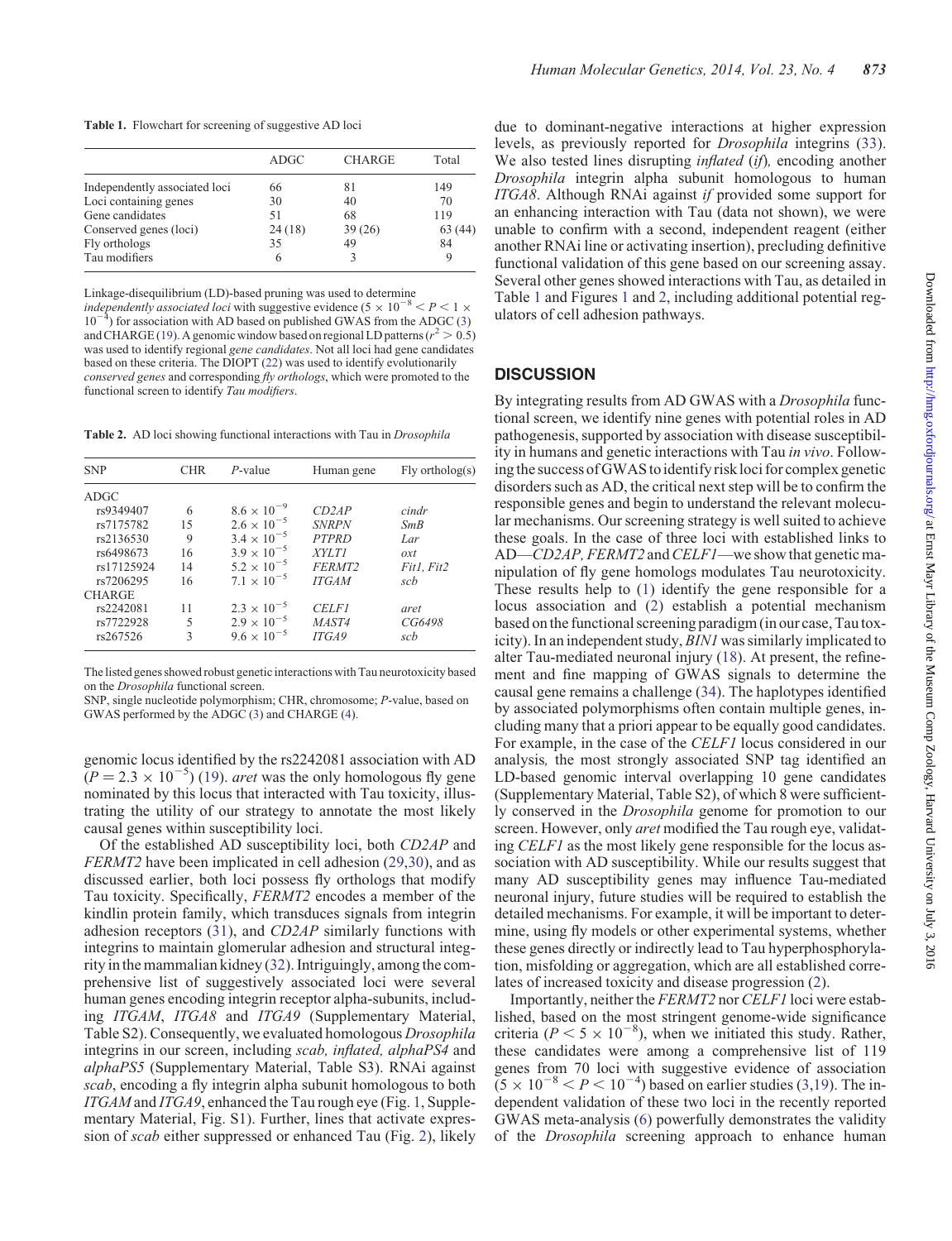<span id="page-4-0"></span>

**Figure 2.** Activating AD candidate genes modifies Tau toxicity in *Drosophila*. Compared with control animals (A, *GMR-Gal4/+)*, expression of human Tau generates a<br>reduced eye size and moderate roughened appearance (**B** of the Tau rough eye: Lar(C, UAS-Tau<sup>V337M</sup>/+; GMR-Gal4/UAS-Lar); Fit2 (D, UAS-Tau<sup>V337M</sup>/+; GMR-Gal4/+; Fit2<sup>EY08530</sup>); Fit1 (E, UAS-Tau<sup>V337M</sup>/+; GMR-Gal4/<br>FEGANALLY SERVE TAN TAUGH ENGLISH CONTROLLY AND TAUGH ENGLISH C UAS-Fit1);  $\overline{ox}$  (F, UAS-Tau<sup>V337M</sup>/+; GMR-Gal4/+;  $\overline{ox}$ EPG<sup>4946</sup>/+); SmB (G, UAS-Tau<sup>V337M</sup>/+; GMR-Gal4/+; UAS-SmB/+) and aret (H, UAS-Tau<sup>V337M</sup>/+;  $GMR-Gal4/+; UAS-aret/+)$ . Two different lines predicted to activate expression of scb either enhanced (I, UAS-Tau<sup>V337M</sup>/+;  $GMR-Gal4/UAS-schVolL$ ) or suppressed  $(J, UAS-Tau<sup>V337M</sup> +$ ; GMR-Gal4/scb<sup>EY10270</sup>) Tau toxicity, and consistent results were seen with the independent lines scb<sup>EY02806</sup> and UAS-scbVolL(III), respectively. All modifier effects were scored using a semi-quantitative rating scale and found to be significantly different  $(P < 0.001)$  from controls, using pairwise independent sample t-tests ([Supplementary Material, Fig. S1\)](http://hmg.oxfordjournals.org/lookup/suppl/doi:10.1093/hmg/ddt478/-/DC1). Activating lines used in the screen were obtained from publicly available collections [\(28\)](#page-7-0) or were requested from other Drosophila laboratories ([45](#page-7-0)–[48\)](#page-7-0); the UAS-Fit1 transgenic line was generated de novo (see Materials and Methods).

genetic studies. As we screened 84 fly gene homologs and identified only 9 Tau modifiers, it is highly unlikely that we would have identified homologs of FERMT2 and CELF1 (fit1, fit2 and *aret*) simply by chance ( $P < 0.001$ ). In fact, the overall 'hit' rate of Tau modifiers in our study ( $\sim$ 10%) is  $\sim$ 10-fold higher than that in similar screening efforts of unselected *Dros*ophila genes ([14\)](#page-6-0), suggesting that our candidate gene list was indeed enriched for modulators of Tau-mediated neurodegeneration. It is now recognized that susceptibility for complex genetic disorders, including neuropsychiatric diseases like AD, is likely influenced by a large number of genetic variants, including perhaps hundreds of distinct genomic loci ([20,21](#page-7-0)). With the completion of the recent international meta-analysis including 74 000 subjects ([6\)](#page-6-0), we are likely approaching the upper limit of sample size and statistical power achievable using current GWAS designs. Therefore, innovative approaches are needed if we are to identify additional loci among those falling short of the genome-wide significance threshold. While such variants may individually have relatively weak effects on disease risk, a comprehensive list may facilitate identification of important cellular pathways in AD pathogenesis. Our results suggest that model organism screening might be one successful strategy to accomplish this goal. Thus, like CELF1 and FERMT2, we suggest that six other genes—SNRPN, PTPRD, XYLT1, ITGAM, ITGA9 and MAST4—with similar suggestive disease associations and shown here to possess fly orthologs that also interact with Tau, become excellent candidates for further study in both human subjects and model systems relevant to AD.

Several genetic loci identified by AD GWAS, including CD2AP and FERMT2, have been similarly implicated with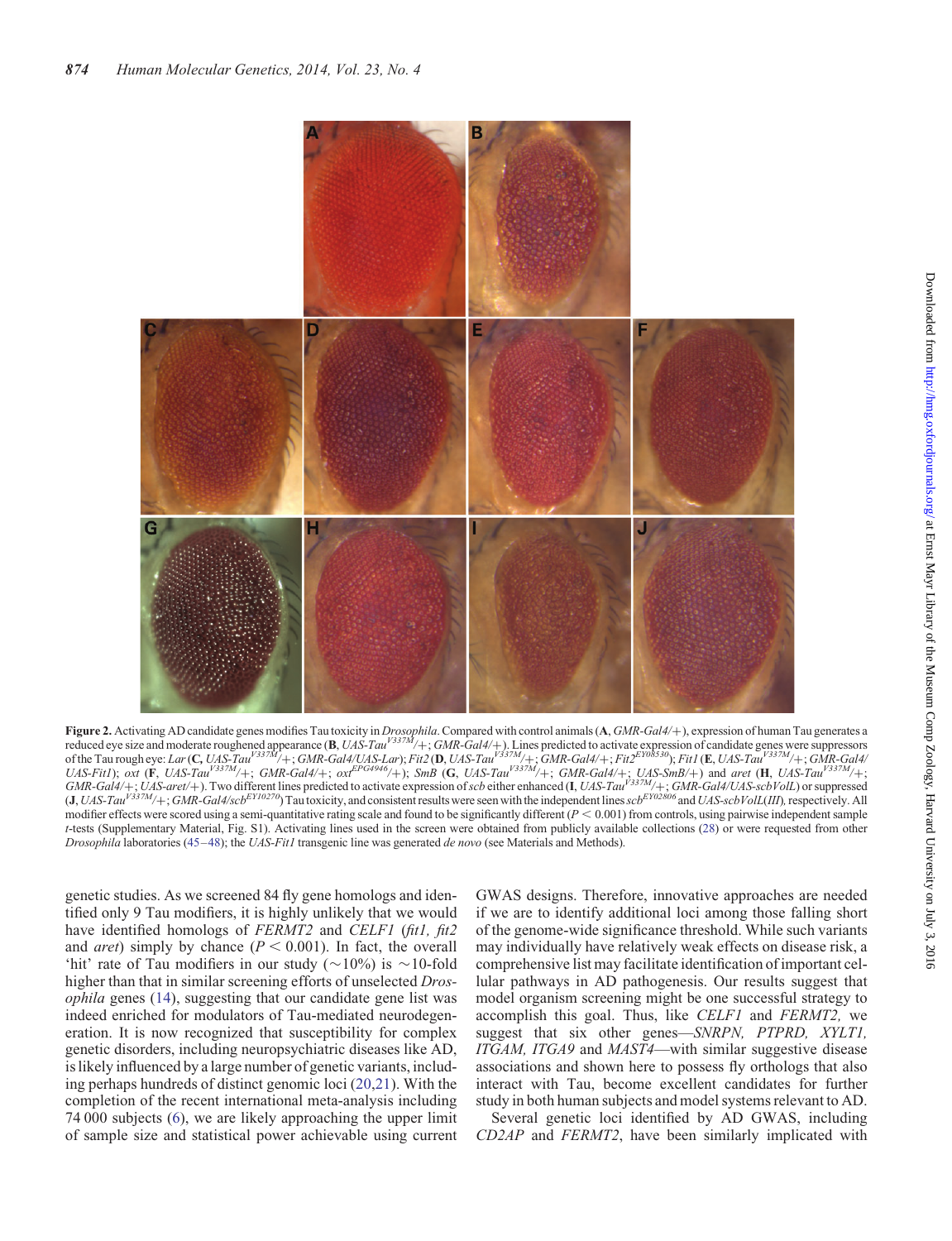nately with integrin receptors ([31,32](#page-7-0)). Besides the Drosophila orthologs of these loci (cindr, Fit1 and Fit2), we additionally find that the fly integrin receptor gene scab interacts with Tau toxicity, which was evaluated based on suggestive associations of the human ITGA9 and ITGAM loci with AD. Other genes identified by our functional screen, PTPRD and XYLT1, also have established roles in cellular adhesion ([35,36](#page-7-0)). Notably, a recent analysis of co-expression networks in the brain transcriptome highlighted functional modules representing integrin adhesion, cell adhesion and the extracellular matrix among those most significantly dysregulated in AD ([37\)](#page-7-0). Understanding the mechanism by which neuronal and/or synaptic adhesion may modulate Tau toxicity and AD susceptibility will require more detailed investigation; however, we hypothesize that dynamic changes in the actin cytoskeleton might be important, as suggested by prior work ([38,39](#page-7-0)). Importantly, CD2AP is an actin-associated protein ([40\)](#page-7-0), and integrin signaling—mediated by FERMT2 can re-organize the actin cytoskeleton [\(31](#page-7-0)).

Ultimately, multiple strategies will be required for the comprehensive functional evaluation of candidate disease susceptibility loci, and no single approach will be without limitations. While *Drosophila* offers powerful and rapid genetics, supporting a medium-to-high-throughput screening strategy, not all AD susceptibility genes are conserved between human and flies [\(Supplementary Material, Table S5\)](http://hmg.oxfordjournals.org/lookup/suppl/doi:10.1093/hmg/ddt478/-/DC1). Lack of conservation precluded evaluation of genes involved in lipid metabolism (APOE and CLU) and immunity (CR1, CD33 and MS4A), for example. Further, while the literature supports a central role for Tau leading to neuronal death in AD [\(2](#page-6-0)), many risk loci may impact alternative disease mechanisms. The Tau transgenic model utilized in our screen does not address APP cleavage or the clearance of amyloid-ß, which are key determinants of AD pathogenesis, although Tau is likely an important mediator of amyloid-ß toxicity ([1,2](#page-6-0)). Thus, it may be important in future work to iteratively screen AD susceptibility genes with several complementary assays. It is notable that all of the genes highlighted by our screen were found to be loss-of-function enhancers of Tau toxicity, consistent with a potential protective role in AD. In prior studies using a similar screening strategy [\(14](#page-6-0),[17\)](#page-6-0), we have additionally identified loss-of-function suppressors, although such genes appear to be less common overall. It is possible that this reflects a greater sensitivity of our screening assay for enhancers or rather could be a consequence of the underlying genetic determinants of Tau-induced neuronal injury. Future functional studies in flies or other systems may additionally help identify susceptibility genes, which function as endogenous promoters of AD pathogenesis. Finally, our strategy required several assumptions to identify candidate genes from associated polymorphisms. While linkage-disequilibrium criteria provide a conservative estimate for the genomic window containing a potential causal variant, regulatory variants could potentially act over much longer ranges to impact candidate genes outside this interval. Accounting for such distant effects, however, would have required screening a much greater number of gene candidates. Given that regulatory variants indeed appear to be enriched among AD-associated variants [\(41](#page-7-0)), one potential refinement to our strategy would be to prioritize additional genes in which brain expression is linked to associated polymorphisms.

In conclusion, we demonstrate how a model organism screening strategy can identify AD susceptibility variants and enhance human GWAS results by providing clues to molecular mechanisms. Our results suggest that many AD risk genes are determinants of Tau-mediated neuronal injury and further highlight cell adhesion as one important pathway for further study. When coupled with emerging human genomic data, simple animal models, such as the Drosophila system used here, show great promise to accelerate the functional genetic dissection of complex diseases.

## MATERIALS AND METHODS

## Identification of candidate genes and orthologs

Significant ( $P < 5 \times 10^{-8}$ ) and suggestive ( $5 \times 10^{-8} < P <$ )  $1 \times 10^{-4}$ ) SNP associations with AD were based on published GWAS ([3,19](#page-6-0)). Linkage-disequilibrium (LD)-based clumping  $(r^2 > 0.1)$ , implemented within PLINK [\(42](#page-7-0)), was used to define the top-ranked and independently associated SNPs. Next, a genomic window was defined around each associated SNP based on regional LD patterns  $(0.5 < r^2 < 1)$  from HapMap ([27\)](#page-7-0). Any gene from the human reference genome (build hg18) overlapping this defined interval was designated a candidate causal gene and considered further for functional analyses. For identification of fly gene orthologs, we used the Drosophila Integrated Ortholog Prediction Tool (DIOPT) [\(22](#page-7-0)), available as a web-based tool (http://www.flyrnai.org/cgi-bin/ DRSC\_orthologs.pl). DIOPT facilitates rapid query of fly orthologs based on 10 distinct bioinformatic algorithms. We applied a stringent standard requiring a 'DIOPT score' of 2 or higher for promotion of a gene to our screen, meaning that at least two distinct algorithms agreed on the ortholog pairing. For the 67 human candidate genes with identifiable fly orthologs, the mean DIOPT score was  $5.0$  (SD = 2.2). Thirteen genes had more than one identifiable fly ortholog meeting our pre-specified criteria, and in these cases, all corresponding fly genes were considered for screening. [Supplementary Material, Tables S4 and S5](http://hmg.oxfordjournals.org/lookup/suppl/doi:10.1093/hmg/ddt478/-/DC1) detail the identification of Drosophila orthologs based on human genes, including DIOPT scores and the evidence of homology.

## Drosophila genetics

Fly gene orthologs were queried within FlyBase to identify available genetic reagents for manipulation of candidate gene function ([23\)](#page-7-0). For each candidate susceptibility gene, we obtained RNA-interference (RNAi) stocks and lines to activate gene expression. Transgenic RNAi lines exist for virtually all Drosophila genes, and we obtained all available lines to evaluate target genes [\(24](#page-7-0),[25\)](#page-7-0). Additional lines consisted of either previously characterized, published reagents or those available from collections of transposon alleles predicted to activate gene expression based on their insertion sites [\(28](#page-7-0)). Reagents were obtained from the Bloomington Drosophila Stock Center, the Harvard/Exelixis collection, the Vienna Drosophila RNAi Center, the Harvard Transgenic RNAi project (TRiP), or requested from laboratories within the fly research community. The UAS-Eph transformant was re-established by injecting pUAST-Eph plasmid generously provided by Dr R. Dearborn and Dr S. Kunes ([43\)](#page-7-0). The UAS-Fit1.GFP flies were established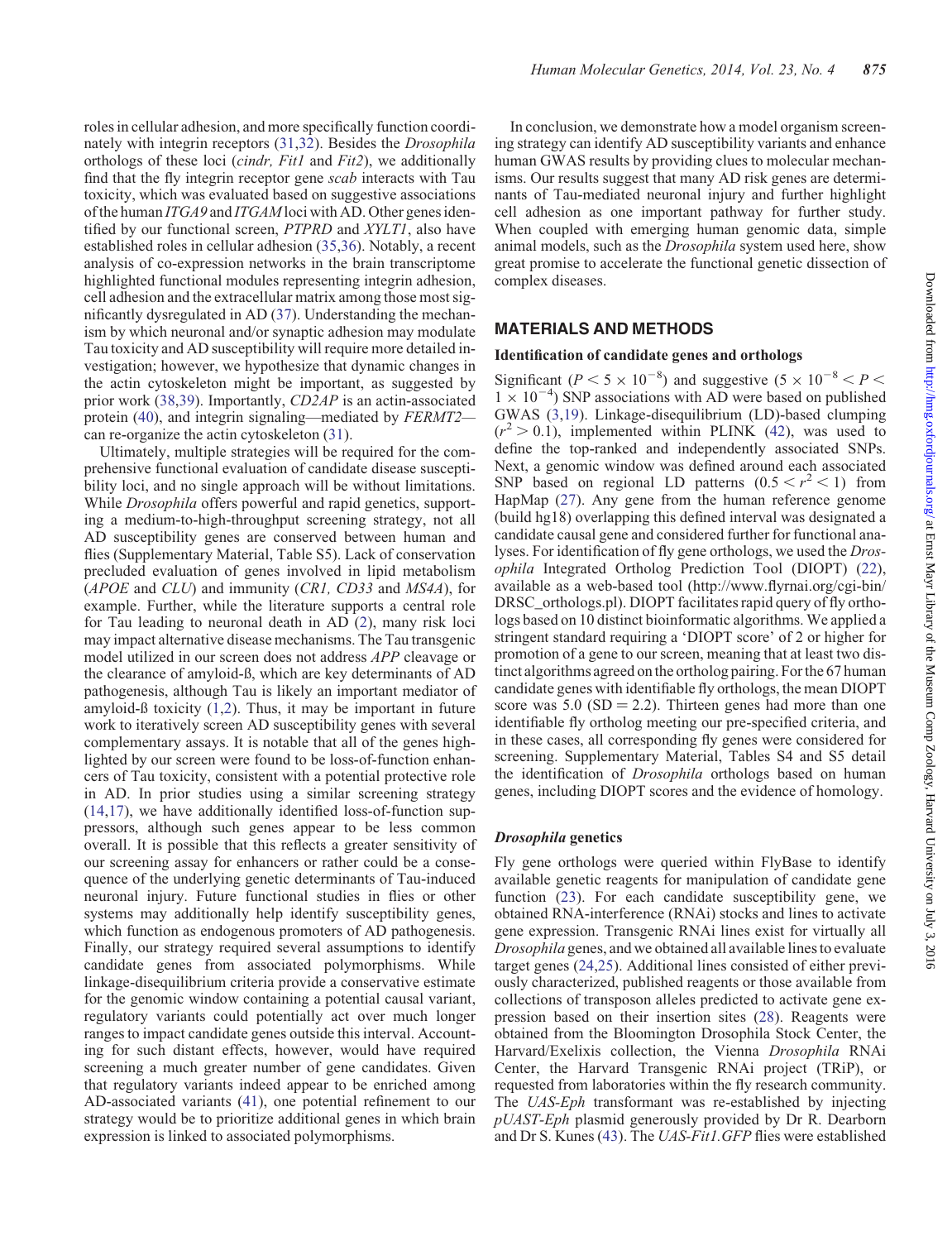<span id="page-6-0"></span>by amplifying the Fit1 coding sequence and inserting into a pUAS vector for P-element transformation. The coding sequence for green fluorescent protein flanked by 3 serines was inserted within a poorly conserved loop in domain F1, after residue 228. A genomic rescue construct with GFP in this position rescued Fit1 mutations. All Drosophila reagents used in this study are detailed in [Supplementary Material, Table S5](http://hmg.oxfordjournals.org/lookup/suppl/doi:10.1093/hmg/ddt478/-/DC1), and full genotypes are also included in the figure legends with the relevant references.

The UAS-Tau<sup>V337M</sup> line used for evaluation of candidate genes has been previously described (12,14,17). All functional validation tests were the product of a single generation genetic cross and assessed the ability of lines to enhance or suppress the moderate rough eye phenotype of UAS-Tau<sup>V337M</sup>/+; GMR:gal4/+ animals. All RNAi reagents were evaluated with co-expression of Dicer2, using animals of the genotype,  $UAS-Tau^{V337M}/+$ ; UAS-Dcr2, GMR-Gal4/+. All reported crosses were carried out at  $25^{\circ}$ C. Reported modifier effects (Table [1\)](#page-3-0) are based on lines that showed strong and consistent effects to enhance or suppress the Tau<sup>V337M</sup> rough eye phenotype in repeat experiments. Modifier effects were photographed and quantified in female animals, but all modifiers showed consistent effects in both sexes. All lines found to enhance Tau toxicity were evaluated with GMR-Gal4, UAS-Dcr2 in isolation, and none demonstrated significant toxicity in the absence of Tau [\(Supplementary Material,](http://hmg.oxfordjournals.org/lookup/suppl/doi:10.1093/hmg/ddt478/-/DC1) [Fig. S2](http://hmg.oxfordjournals.org/lookup/suppl/doi:10.1093/hmg/ddt478/-/DC1)). To minimize the chance that observed modifier interactions were caused by off-target effects of RNAi transgenic stocks, we required consistent activity of at least two independent RNAi lines, or independent confirmation of modifier effects based on activating gain-of-function lines.

#### SUPPLEMENTARY MATERIAL

[Supplementary Material is available at HMG online.](http://hmg.oxfordjournals.org/lookup/suppl/doi:10.1093/hmg/ddt478/-/DC1)

### ACKNOWLEDGEMENTS

We thank Dr U. Pandey, Dr R. Bodmer, Dr C. Micchelli, Dr P. Macdonald, Dr V. Panin, Dr L.S. Sashidhara, Dr R. Benton, Dr S. Hayashi, Dr H. Bellen, Dr A. Diantonio, Dr S. Nishihara, Dr R. Johnson, Dr S. Kunes, Dr R. Dearborn and Dr R. Cagan for generously providing Drosophila reagents. We also thank the Bloomington Drosophila stock center, the Vienna Drosophila RNAi Center and the TRiP at Harvard Medical School for providing fly stocks. We are grateful to Dr S. Seshadri and the CHARGE consortium for sharing results of top-ranked, discovery-stage SNP associations from the published GWAS (4).

Conflict of Interest statement. None declared.

#### FUNDING

This work was supported by the National Institutes of Health (K08AG034290, C06RR029965), the Burroughs Wellcome Fund (Career Award for Medical Scientists to J.M.S.), the Ellison Medical Foundation (to M.B.F.) and the Wellcome Trust (Grant 086451 to N.H.B.). The TRiP at Harvard Medical School, which provided fly stocks, is supported by R01GM 084947.

### **REFERENCES**

- 1. Querfurth, H.W. and LaFerla, F.M. (2010) Alzheimer's disease. N. Engl. J. Med., 362, 329–344.
- 2. Spillantini, M.G. and Goedert, M. (2013) Tau pathology and neurodegeneration. Lancet Neurol., 12, 609–622.
- 3. Naj, A.C., Jun, G., Beecham, G.W., Wang, L.-S., Vardarajan, B.N., Buros, J., Gallins, P.J., Buxbaum, J.D., Jarvik, G.P., Crane, P.K. et al.(2011) Common variants at MS4A4/MS4A6E, CD2AP, CD33 and EPHA1 are associated with late-onset Alzheimer's disease. Nat. Genet., 43, 436-441.
- 4. Seshadri, S., Fitzpatrick, A.L., Ikram, M.A., DeStefano, A.L., Gudnason, V., Boada, M., Bis, J.C., Smith, A.V., Carrasquillo, M.M., Lambert, J.C. et al. (2010) Genome-wide analysis of genetic loci associated with Alzheimer disease. JAMA, 303, 1832–1840.
- 5. Hollingworth, P., Harold, D., Sims, R., Gerrish, A., Lambert, J.-C., Carrasquillo, M.M., Abraham, R., Hamshere, M.L., Pahwa, J.S., Moskvina, V. et al. (2011) Common variants at ABCA7, MS4A6A/MS4A4E, EPHA1, CD33 and CD2AP are associated with Alzheimer's disease. Nat. Genet., 43, 429–435.
- 6. Lambert, J.-C., Ibrahim-Verbaas, C., Harold, D., Naj, A.C., Sims, R., Bellenguez, C., Jun, G., DeStefano, A.L., Bis, J.C., Beecham, G.W. et al. (2013) Meta-analysis in More Than 74,000 Individuals Identifies 11 new Susceptibility Loci for Alzheimer's Disease. Platform Presentation at the Alzheimer's Association International Conference, Boston, MA.
- 7. Shulman, J.M., Chen, K., Keenan, B.T., Chibnik, L.B., Fleisher, A.S., Thiyyagura, P., Roontiva, A., McCabe, C., Patsopoulos, N.A., Corneveaux, J. et al.(2013) Genetic susceptibility for Alzheimer's disease neuritic plaque pathology. JAMA Neurol., 70, 1150–1157.
- 8. Chibnik, L.B., Shulman, J.M., Leurgans, S.E., Schneider, J.A., Wilson, R.S., Tran, D., Aubin, C., Buchman, A.S., Heward, C.B., Myers, A.J. et al. (2011) CR1 is associated with amyloid plaque burden and age-related cognitive decline. Ann. Neurol., 69, 560–569.
- 9. Griciuc, A., Serrano-Pozo, A., Parrado, A.R., Lesinski, A.N., Asselin, C.N., Mullin, K., Hooli, B., Choi, S.H., Hyman, B.T. and Tanzi, R.E. (2013) Alzheimer's disease risk gene CD33 inhibits microglial uptake of amyloid beta. Neuron, 78, 631–643.
- 10. Bradshaw, E.M., Chibnik, L.B., Keenan, B.T., Ottoboni, L., Raj, T., Tang, A., Rosenkrantz, L.L., Imboywa, S., Lee, M., Von Korff, A. et al. (2013) CD33 Alzheimer's disease locus: altered monocyte function and amyloid biology. Nat. Neurosci., 16, 848–850.
- 11. Cruchaga, C., Kauwe, J.S.K., Harari, O., Jin, S.C., Cai, Y., Karch, C.M., Benitez, B.A., Jeng, A.T., Skorupa, T., Carrell, D. et al. (2013) GWAS of cerebrospinal fluid Tau levels identifies risk variants for Alzheimer's disease. Neuron, 78, 256–268.
- 12. Wittmann, C.W., Wszolek, M.F., Shulman, J.M., Salvaterra, P.M., Lewis, J., Hutton, M. and Feany, M.B. (2001) Tauopathy in Drosophila: neurodegeneration without neurofibrillary tangles. Science, 293, 711–714.
- 13. Moloney, A., Sattelle, D.B., Lomas, D.A. and Crowther, D.C. (2009) Alzheimer's disease: insights from Drosophila melanogaster models. Trends Biochem. Sci., 35, 228–235.
- 14. Shulman, J.M. and Feany, M.B. (2003) Genetic modifiers of tauopathy in Drosophila. Genetics, 165, 1233–1242.
- 15. Blard, O., Feuillette, S., Bou, J., Chaumette, B., Frébourg, T., Campion, D. and Lecourtois, M. (2007) Cytoskeleton proteins are modulators of mutant tau-induced neurodegeneration in Drosophila. Hum. Mol. Genet., 16, 555– 566.
- 16. Ambegaokar, S.S. and Jackson, G.R. (2011) Functional genomic screen and network analysis reveal novel modifiers of tauopathy dissociated from tau phosphorylation. Hum. Mol. Genet., 20, 4947-4977.
- 17. Shulman, J.M., Chipendo, P., Chibnik, L.B., Aubin, C., Tran, D., Keenan, B.T., Kramer, P.L., Schneider, J.A., Bennett, D.A., Feany, M.B. et al.(2011) Functional screening of Alzheimer pathology genome-wide association signals in Drosophila. Am. J. Hum. Genet., 88, 232-238.
- 18. Chapuis, J., Hansmannel, F., Gistelinck, M., Mounier, A., Van Cauwenberghe, C., Kolen, K.V., Geller, F., Sottejeau, Y., Harold, D., Dourlen, P. et al. Increased expression of BIN1 mediates Alzheimer genetic risk by modulating tau pathology. [epub ahead of print, February 12, 2013]. Mol. Psychiatry. doi:10.1038/mp.2013.1.
- 19. Seshadri, S., Fitzpatrick, A.L., Ikram, M.A., DeStefano, A.L., Gudnason, V., Boada, M., Bis, J.C., Smith, A.V., Carassquillo, M.M., Lambert, J.C. et al. (2010) Genome-wide analysis of genetic loci associated with Alzheimer disease. JAMA, 303, 1832–1840.